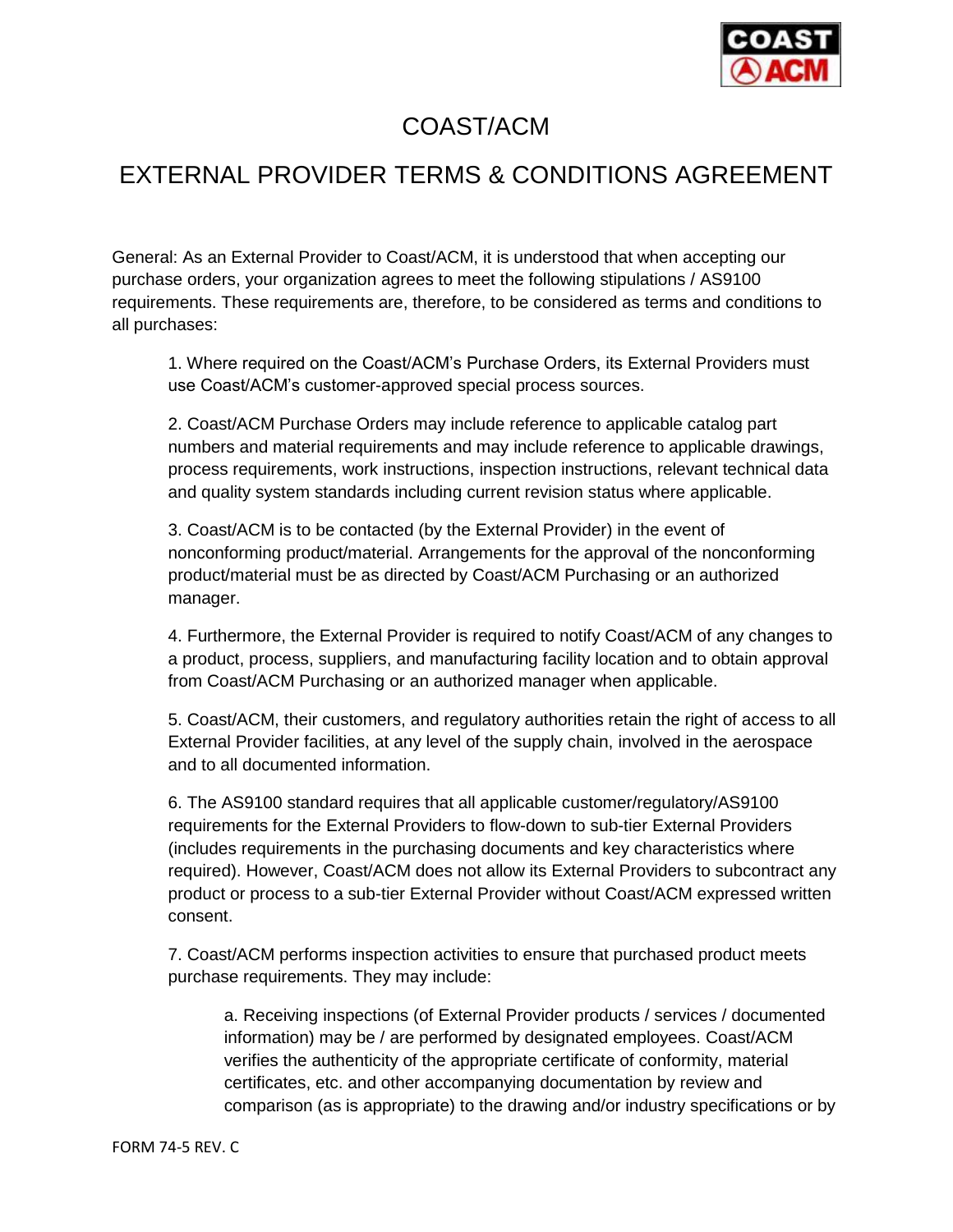

other means. When necessary, Coast/ACM may inspect or perform an audit at the External Provider's facility.

b. Furthermore, products are inspected to ensure they meet requirements (dimensions, etc.) and the results are recorded (as appropriate). All special processes (anodizing, heat treat, coating, etc.) where the compliance cannot be verified by inspections will require a Certificate of Conformity.

8. Coast/ACM will communicate with External Providers for requirements on the approval of:

- a. products and services
- b. methods, processes, equipment
- c. competence and qualification of personnel

Coast/ACM Quality personnel are approved to carry out such inspections.

9. When Coast/ACM intends to perform verification at the External Provider's premises; Coast/ACM will first state the intended verification arrangements and the method of product release. This information will be communicated on the Coast/ACM Purchase Order or via another acceptable purchasing arrangement.

10. Where specified in Coast/ACM's Customer Purchase Order, Coast/ACM's customer or customer's representative will be afforded the right to verify at Coast/ACM that subcontracted product conforms to specified requirements (Source Inspection). Verification by the customer is not used by Coast/ACM as evidence of effective control of quality by the supplier and shall not absolve Coast/ACM or its supplier of the responsibility to provide acceptable product, nor shall it preclude subsequent rejection by the customer.

11. To prevent the purchase of counterfeit or suspect/unapproved products and to ensure product identification and traceability (and for other reasons), Coast/ACM will institute controls that include the requirement of Material Certificates, Certificates of Conformity, and/or other supporting documentation from its suppliers as is appropriate. These requirements may be specified on Coast/ACM Purchase Orders or may otherwise be communicated to the External Provider.

12. Documented information established to provide evidence of conformity to requirements and of the effective operation of the quality management system shall be controlled. External providers shall have processes to retain documented information, including retention periods and disposition requirements. Applicable documented information is available for review by Coast/ACM, our customers and regulatory authorities for a minimum of 15 years.

13. Coast/ACM expects 100% on time delivery. If the agreed upon delivery cannot be met, the appropriate Coast/ACM Purchasing agent must be notified in advance. If